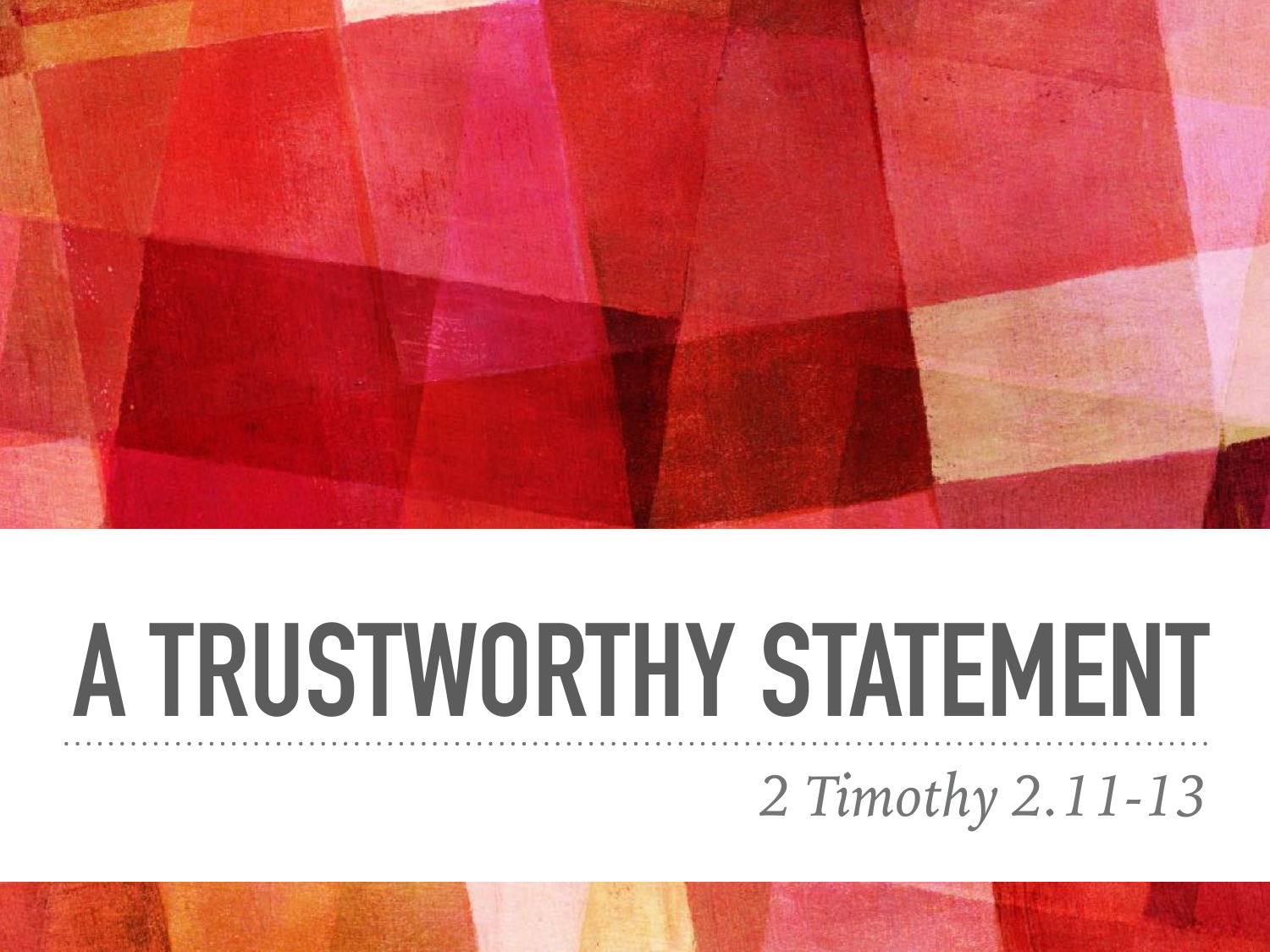# **CONTEXT OF 2 TIMOTHY**

- ➤ *Paul writing at the end of his life.* 
	- $> 2$  Timothy 4.6-7
- ➤ *It is a letter of encouragement for Timothy to not abandon his charge.* 
	- ➤ 2 Timothy 1.12-15; 2.3; 4.1-2
- ➤ *This is a letter of reminder.* 
	- ➤ 2 Timothy 1.6; 2.2
	- ➤ Timothy is reminded, specifically, of a trustworthy statement (2.11-13).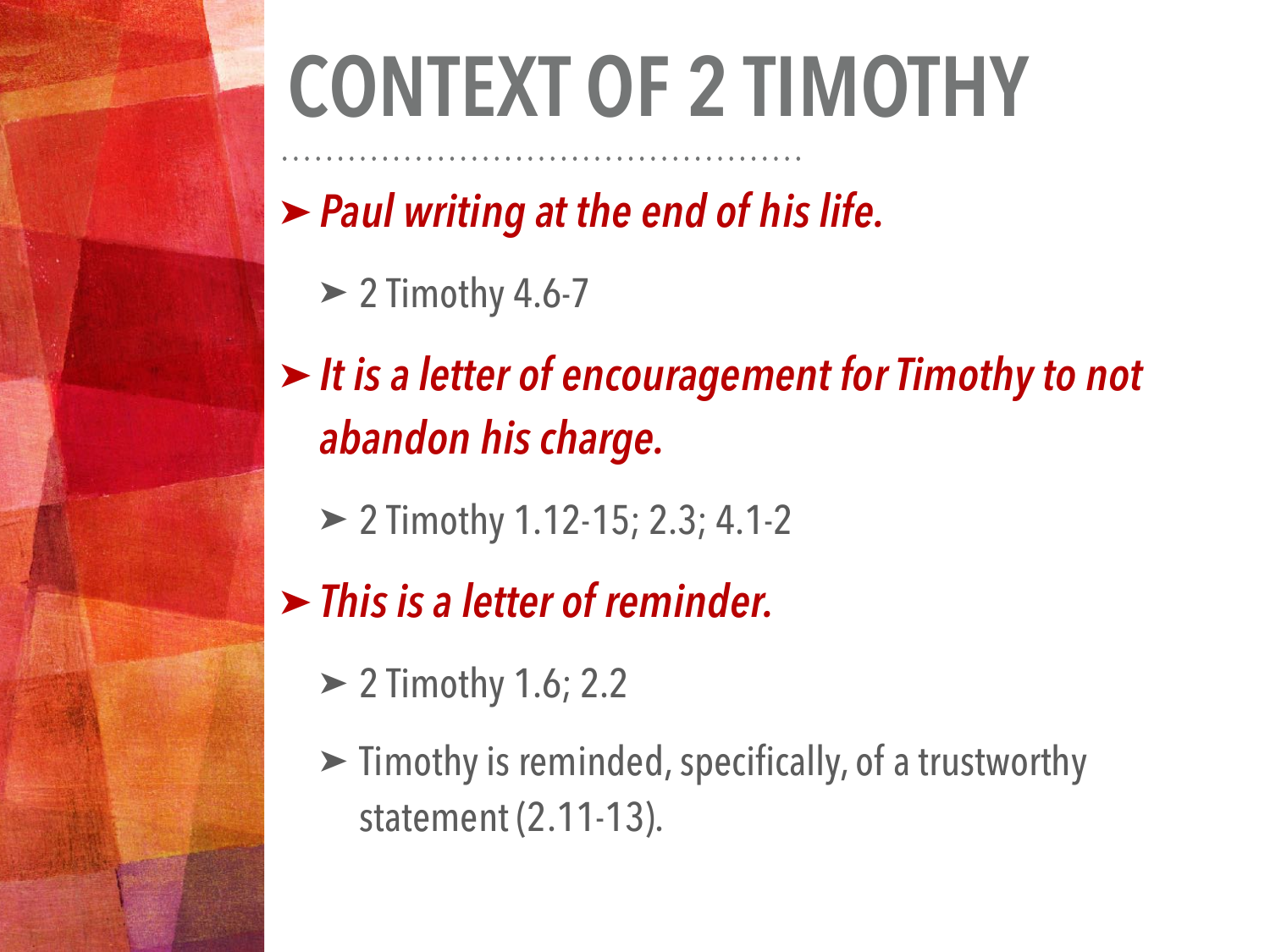# **A TRUSTWORTHY STATEMENT**

### ➤ *"If we died with Him, we will also live with Him." (11)*

- ➤ Paul has just spoken of salvation in Jesus and his confidence in that salvation (2.10).
- ► Paul reveals we die with Christ when we are baptized consequently, we rise to life with Him (Col. 2.11-13).
- ➤ Our new life is indeed with Christ (Col. 3.1-3).

#### ➤ *"If we endure, we will also reign with Him." (12)*

- ➤ Paul turns his attention here to eternity we are with Him if we endure (2 Timothy 4.7-8).
- ➤ We are with Christ in glory if we endure (Col. 3.4).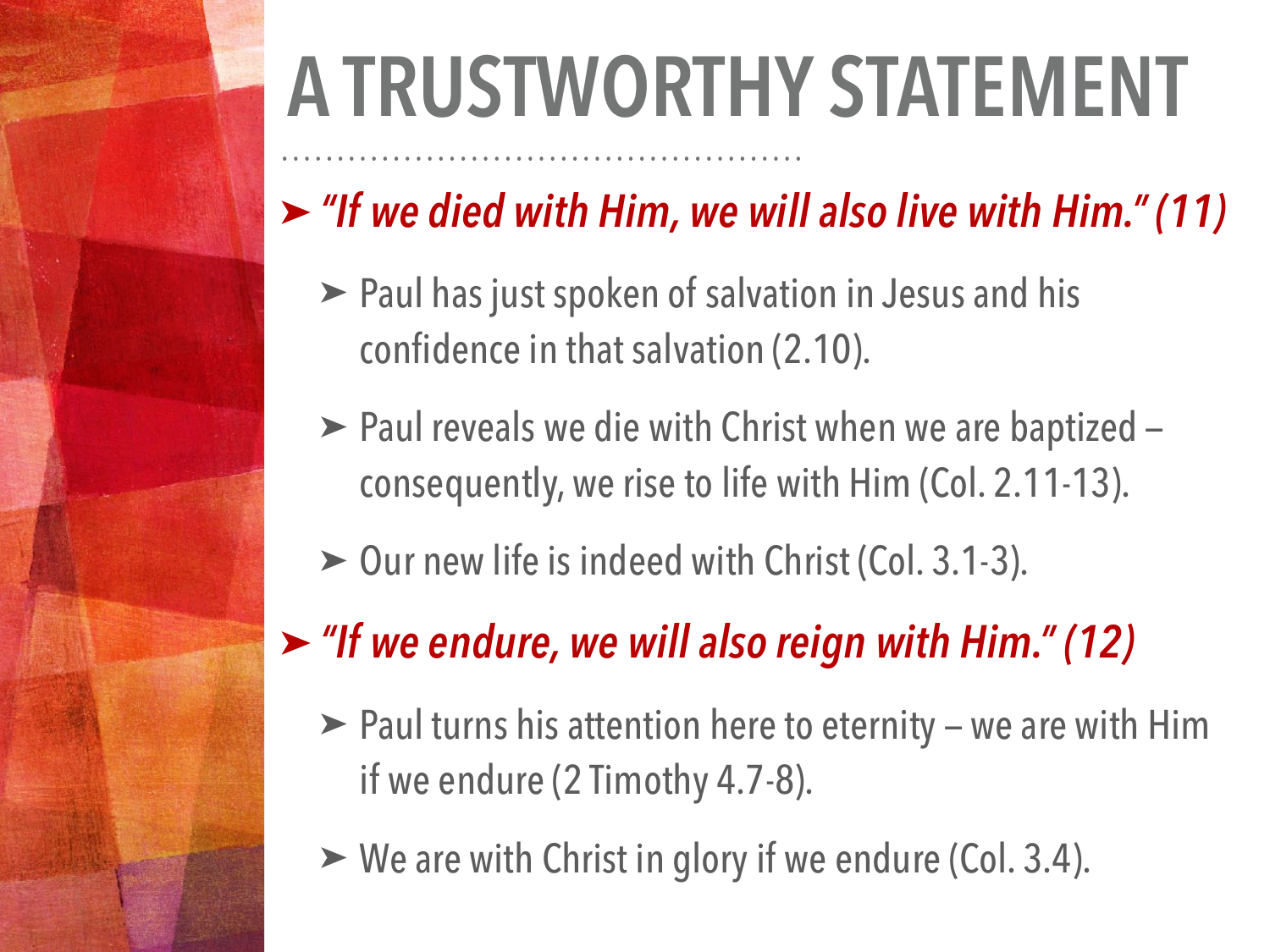# **A TRUSTWORTHY STATEMENT**

### ➤ *"If we deny Him, He also will deny us." (12)*

- ➤ There are two realities to the truth and our response to Christ determines which reality we experience.
- ➤ Endurance and spiritual life spare us from His denial.
- ➤ Inescapable conclusion obedience is important!
- ➤ *"If we are faithless, He remains faithful." (13)* 
	- ➤ We can't hope to live in rebellion and experience redemption (2.16-18).
	- ➤ Our active faithlessness (denial) will not be rescued by the richness of His grace.